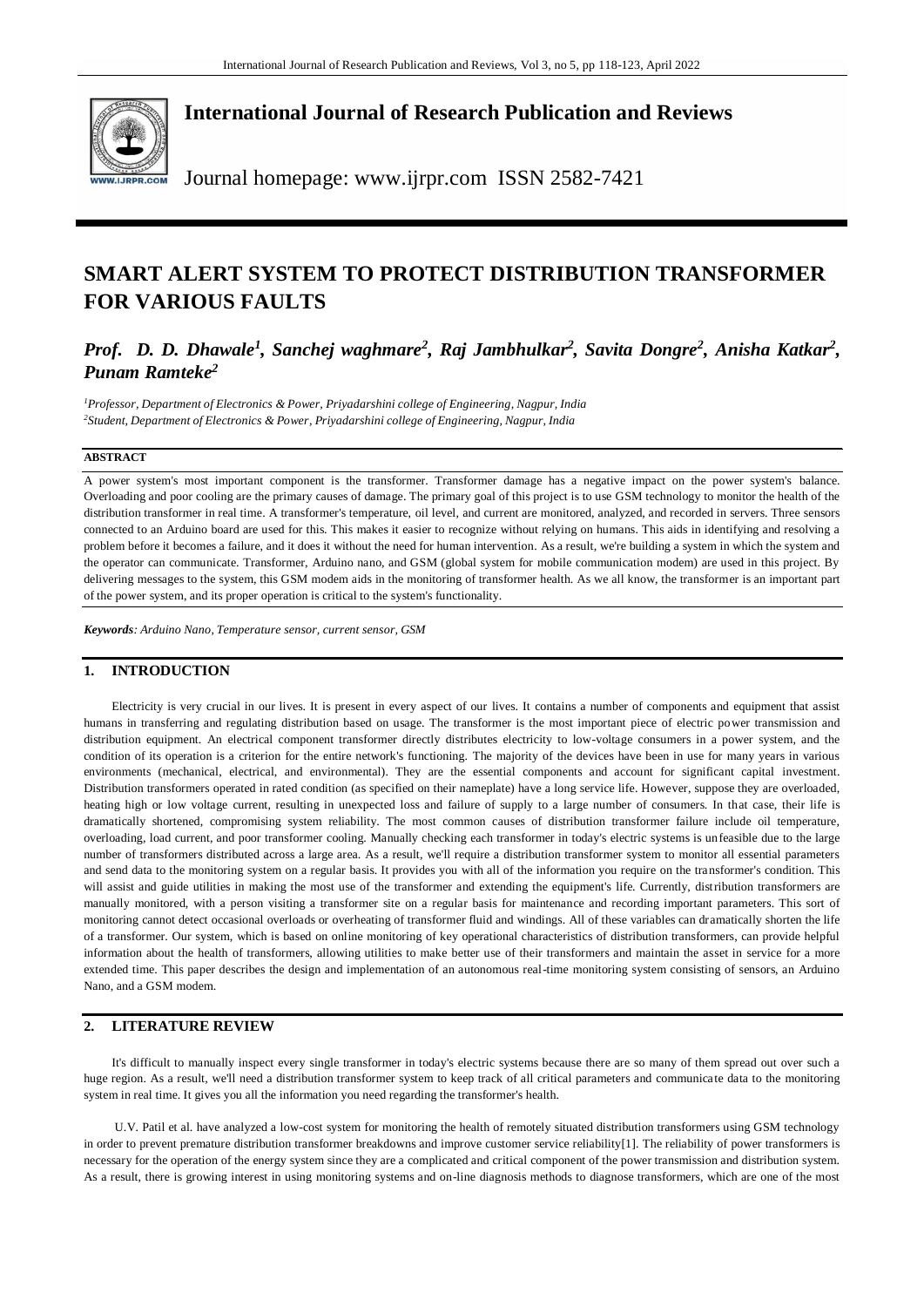expensive and crucial components of a power system. Mehdi Nafar et al. have investigated the comparative approach of transformer status estimate based on continuous transformer vibration monitoring[2]. One of the most significant pieces of electrical equipment is the distribution transformer. The duty of keeping track of the transformer's condition had become a fiery one. Because any damage to the transformer's internal properties will result in significant downsides. As a result, it is necessary to keep a check on the transformer on a frequent basis. S S. Tamilselvi et al. have proposed to collect real-time data on transformer health over the internet using Internet of Things (IOT) technology, and to monitor transformer parameters such as temperature, current, and voltage, as well as oil level[3]. The most common reasons of distribution transformer failure are overloading and poor cooling. R.V. PATIL, et al. have examined the key parameters of a distribution transformer, such as load currents, oil level, and ambient temperature, are monitored and recorded by a mobile embedded system[4]. Transformers are the most fundamental type of electrical device that transmits power by converting induced current from one circuit to another. Manually measuring and monitoring electrical properties is difficult for them. P.M. Sneha Angeline et al. have analyzed features of the transformer and communicate the information to the controller on a regular basis; the controller, in turn, will transmit the information to the client through RF. As a result, this architecture enables real-time parameter control and monitoring[5]. For many years, maintaining the health and reliability of the distribution power substation has been a challenge. Only one transformer characteristic, such as current, power, voltage, or phase, is detected by conventional transformer measurement equipment. While some approaches can detect several factors, the operation parameters and acquisition time are excessively long, and the testing speed is inadequate. Tosin P. Ojo et al. have examined a monitoring

Transformers can be monitored for problems before they occur, preventing costly repairs and service interruptions. Current systems can offer information about a transformer's condition, but they are either offline or extremely expensive to implement. Transformers, which are an important part of the power transmission system, are costly, as are power outages. Due to the high cost of scheduled and unscheduled maintenance, particularly at remote locations. Sajidur Rahman et al. have analyzed data from an electrical sensing system, an embedded-based hardware. GSM networking is designed to communicate data from one network to another in order to take corrective action as soon as possible[7]. Distribution transformers, on the whole, have a long life if they are mainly used in a safe manner. The life of a transformer, on the other hand, is significantly reduced if it is overloaded. Due to this, an unexpected failure happens, as well as a significant loss of supply to a large number of consumers. V. Sanjeeya et al. examined that for all intents and purposes, the Internet of Things allows for billions of machine-to-machine connections. The process element takes advantage of the relationship between data objects and humans in order to give the correct information[8].

system that continuously monitors the transformer's temperature and predicts issues such as overcurrent and overheating, with the fault diagnosis

transmitted to the base station through a GSM modem [6].

 Embedded system automation is vital in a variety of applications. Automation decreases the impact on humans and saves a significant amount of time. Although a transformer cannot work with a direct current, it often produces a transient output pulse when connected to a DC source as the current rises. A transformer is an electrical device that uses electromagnetic induction to transmit energy between two circuits. Vishwanath R et al. identified various failures on three-phase transmission lines and used a GSM modem to send messages to monitor temperature, voltage, and current [9]. Substation distribution transformers are some of the most significant pieces of equipment in the power system. Because power systems have numerous components and a high number of transformers spread out across a substantial region, condition monitoring, data collecting, and automatic control are critical challenges. Satya Kumar Behera et al. have analyzed the design and implementation of automated control circuits for PLC automation to monitor and diagnose transformer conditions such as transformer temperatures, load currents, and voltages [10]. A high-quality power transformer that has been correctly constructed and outfitted with protection relays and monitors is exceptionally dependable. When a transformer in an electrical substation fails, the damage is usually significant due to the high-power rating. The ultimate goal is to reduce the response time after a failure occurs. V. Thiyagarajan et al. provide a novel idea for creating a system based on an AVR microcontroller that monitors the current, temperature, and voltage of a distribution transformer in a base and protects the system from increases in the supplied parameters [11].

When power transformers are overloaded above their nameplate rating, the transformer oil and windings temperature might rise. Overloading is an overcurrent fault that happens on the distribution transformer's secondary side. The insulation will degrade and fail prematurely if the winding temperature increases over the transformer limitations. External power system problems can result in low and high voltage levels on the transformer. It causes overvoltage and undervoltage problems.

The fault currents are relatively high due to the low fault impedance of the power line. When a fault occurs, the power flow is redirected to the fault, the supply to the neighboring zone is disrupted, and voltages rise [12]. Internet of Things (IoT) is a smart communication strategy that generates an enthusiastic impression in the future of the vehicle sector in today's world. The advancement of IoT innovation in every industry can be linked to the escalating events that have triggered a desire for a better human way of life. Its applications are numerous and varied. Keshav Kumar Jha et al. have examined a real-time Engine Oil Monitoring (EOM) System based on IoT technology for engine lubricant troubleshooting [13].

Transformers are the most crucial component of every substation or grid. In India, transformer failure occurs at a rate of 12 to 15%, which is higher than the global average. Failure of the transformer is common in industry, resulting in financial loss and reducing the transformer's lifetime to three years (usually, transformers have a lifetime of 25 to 30 years). Tejas patil et al. designed a distribution transformer protective circuit with a programmable controller to monitor the ambient temperature, voltage, current, and oil level of the transformer using various sensors[14]. In response to a growing demand for lower-cost and more efficient diagnostic tools, the electrical distribution power substation has used online monitoring and artificial intelligence analysis techniques. Mohammad Riyaz et al. proposed a flexible inserted framework for monitoring and recording critical transformer characteristics such as load currents, voltage level, and ambient temperature[15]. Currently, distribution transformers are manually monitored, with a person visiting the transformer site on a regular basis for maintenance and recording important parameters. This sort of monitoring is unable to detect overloads and overheating of transformer oil and windings on a regular basis. D.Sarathkumar et al. analyzed that a data from a transformer can be monitored in real time through the internet, which is part of the Internet of Things (IOT)[16]. Transformer is a high-efficiency static electrical device that is used to convert electricity from one voltage level to another. It is an important part of the electrical transmission and distribution system. Different stresses, such as electrical, mechanical, chemical, and environmental elements, have been affecting the transformer's state since its inception. Monika Agarwal et al. have proposed a design where overvoltage, overcurrent, temperatures, and oil level decrease are all critical operations of a distribution transformer that are being monitored and recorded using a mobile embedded system[17].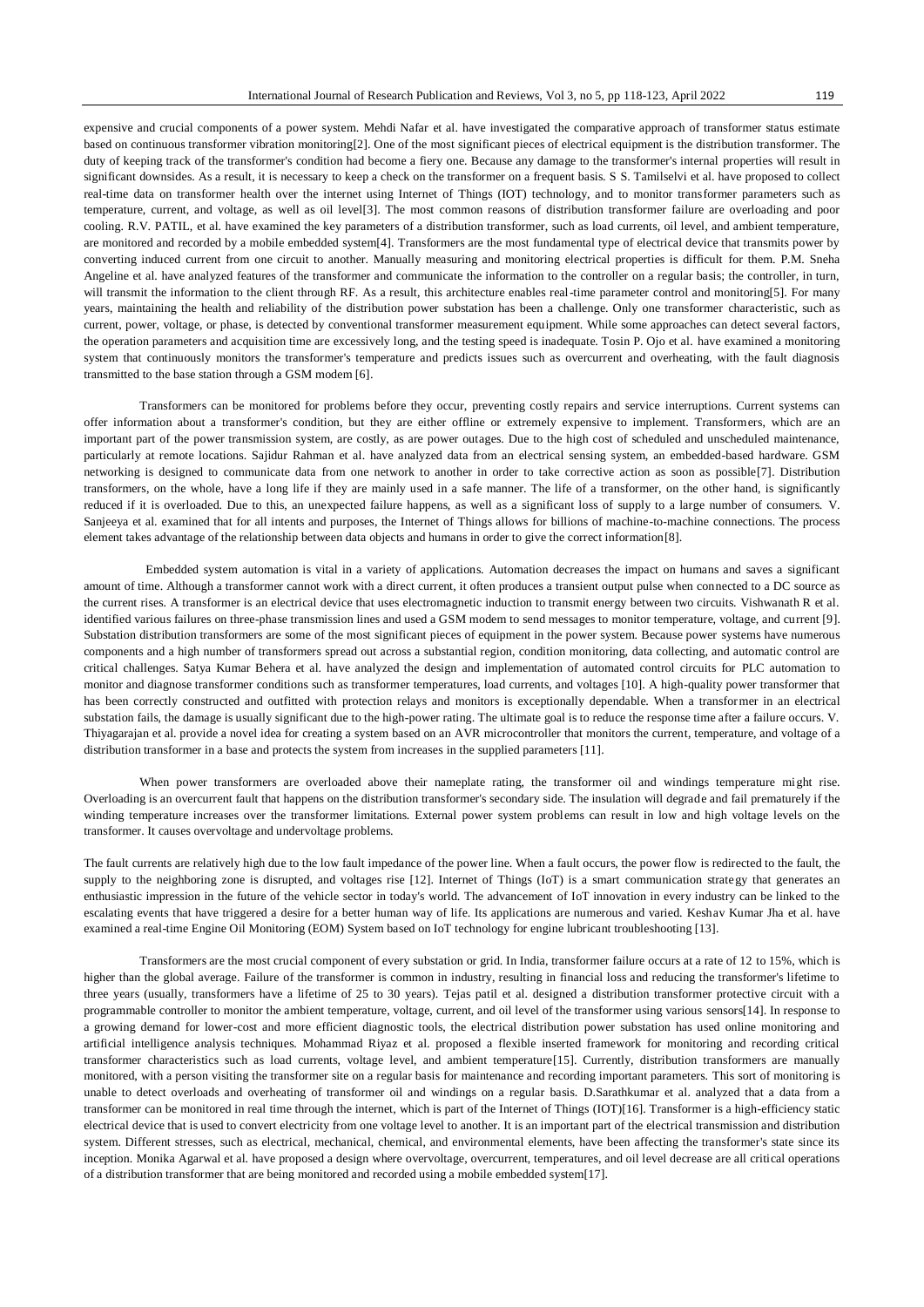A transformer is the most preferred electrical equipment in a power system network for transferring power from a generating station to consumers via transmission lines. When operated under the specified parameters, it benefits humanity by providing long-term service. It is critical to monitor real-time transformer health in order to preserve grid resilience. Debanga Jyoti Baruah et al. have proposed that compared to the manual procedure, the transformer monitoring process employing the IOT mechanism is far more efficient. It automatically checks the oil level, temperature rise, ambient temperature, and load current, and sends an alarm to the authority if there is a problem with the system[18]. The low voltage users are supplied directly by the distribution transformer. As a result, the transformer's operational condition is critical in the distribution network. For a long life, transformers must be operated in rated condition. This is not feasible for the duration of the working day. Biju Rajan B et al. have analyzed that using IOT technology, real-time monitoring of the distribution transformer's health is possible. Temperature, voltage, and current of a transformer are all monitored, processed, and recorded on servers[19]. The inspected information about the distribution transformer should be conveyed properly by considering the coverage to the electrical network, which is an important issue to consider. As a result, for modern distribution transformer monitoring, it is vital to use an energy-efficient, dependable, and low-cost technology. Pustaraj Kore et al. examined that in the event of an emergency at the distribution transformer, the collected parameters detect the signal and send an alarm to the Android app with information about the parameter signals at the distribution transformer based on the microcontroller's data[20].

## **3. PROPOSED SYSTEM**

The goal of the proposed project is to obtain real-time information on transformer health metrics. Transformer temperature, voltage, and current are all monitored and sent over the SMS. These metrics may be tracked in real time with technology from anywhere in the world. In nature, this is costeffective. As a result, the competent authority has access to data on any power outage or repair. As illustrated in fig 1, it consists of an Arduino Nano, a temperature sensor, a current sensor, an oil level sensor, and a power supply. The sensors collect data and send it to the Arduino Nano. It decodes it and sends it to the GSM module and then the SMS is sent to a authorized person.





#### **4. COMPONENTS OF HARDWARE**

#### **4.1 Arduino Nano**

The Arduino Nano circuit board with Arduino IDE can read analogue or digital input data from various sensors, activate the motor, turn on/off LEDs, and perform a variety of other tasks. The ATtmega328 primary microcontroller on the board is controlled by the Arduino IDE, which sends a set of instructions to it.

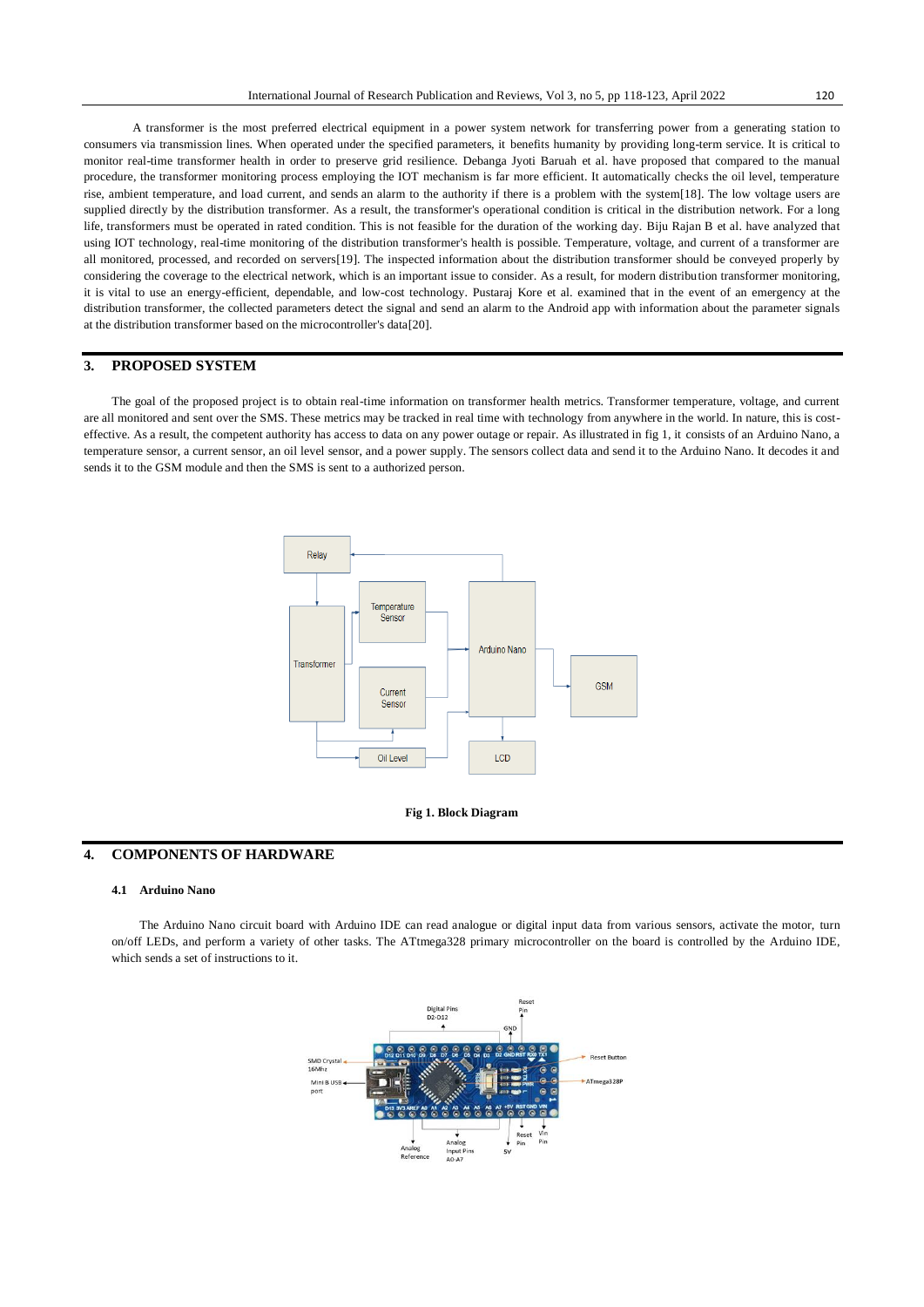## **Fig. 2 Arduino Nano**

## **4.2 GSM SIM 800L**

The Mini GSM breakout board is centered on the SIM800L component, which facilitates a quad-band GSM/GPRS connectivity and can transfer SMS and GPRS message data remotely. The board is tiny and uses little power. Because of power saving technology, the consumption levels in sleep mode is as minimal as 1mA.



**Fig. 3 GSM SIM 800L**

#### **4.3 Negative Temperature Coefficient Thermistor**

NTC thermistors, or negative temperature coefficient of resistance thermistors, lower or decrease their resistive value when the operating temperature around them rises. NTC thermistors are the most prevalent sort of temperature sensor since they may be utilised in almost any type of equipment that has to do with temperature.



#### **Fig. 4 Negative Temperature Coefficient Thermistor**

### **4.5 ACS172 Current Sensor**

In the commercial, industrial, and communications systems, the Allegro® ACS712 provides cost-effective and precise AC or DC sensing solutions. The device package makes it simple for the client to use. Load detection, Motor control and management, switched-mode power supplies, and overcurrent fault protection are common uses.



**Fig. 5 ACS172 Current Sensor**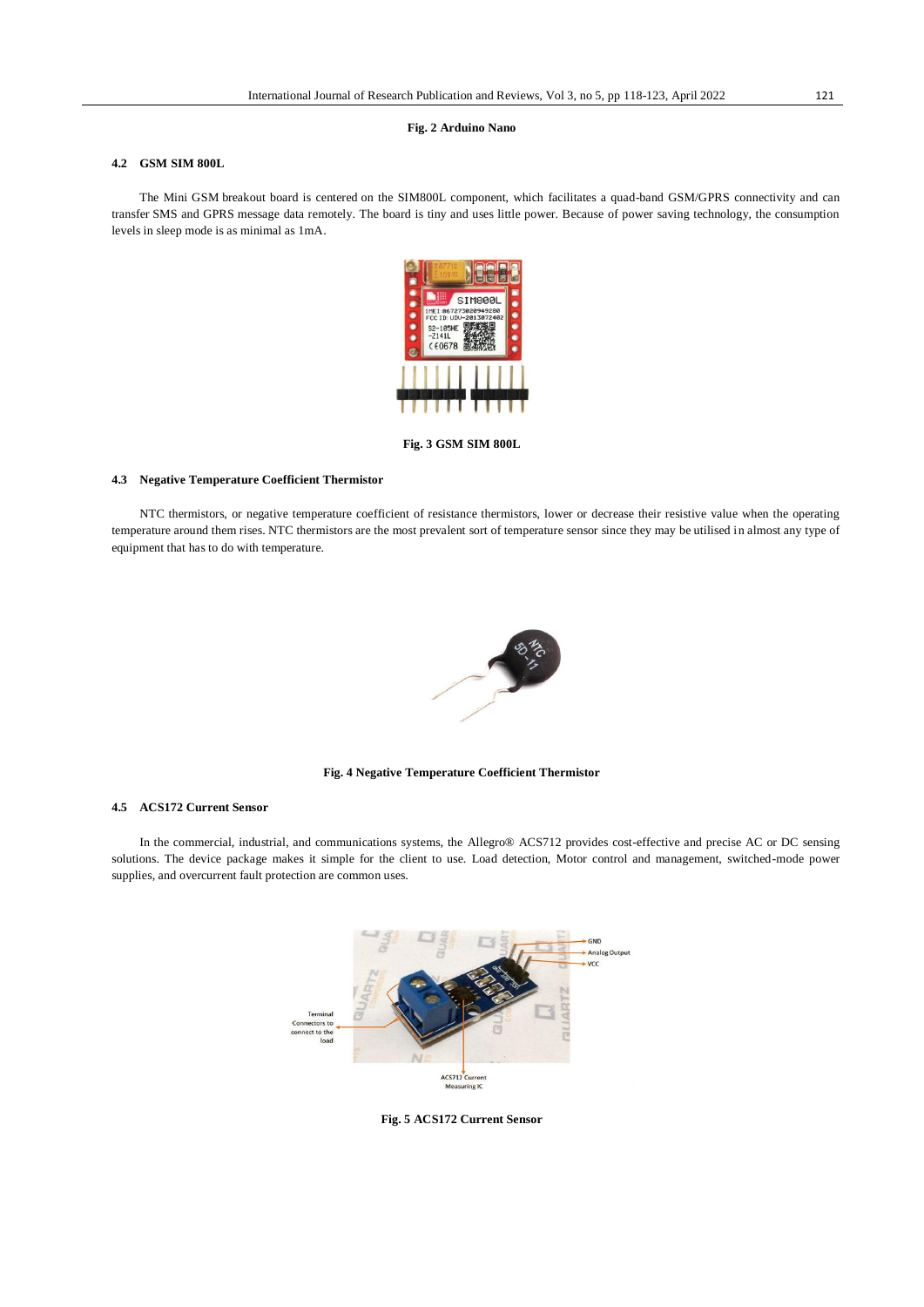# **5. RESULT**

The results of proposed transformer fault detection system for various faults are presented below

Fault No 1: When the gadget detects a low oil level, it sends the information to the controller, the transformer shuts off, and an SMS is sent to the user via GSM.

Fault No 2: When current rises, the current sensor ACS172 detects it, the transformer shuts down, and an SMS is delivered to the user via GSM.

Fault No 3: If the temperature of the transformer rises, the sensor DS1820 (temperature sensor) detects this and shuts down the transformer, sending an SMS to the user via GSM.



Alert Transformer Shutdown due to OIL LOW

Alert Transformer Shutdown due  $to$ **OVER LOAD** 

Alert Transformer Shutdown due  $to$ **OVER TEMPERATURE** 

## **Fig. 6 Alert SMS sent to the user**



**Fig. 7 implementation of the proposed system in hardware**

# **6. CONCLUSION**

The gsm-based distribution transformer monitoring is more reliable and valuable than manual monitoring since it is impossible to manually monitor the oil temperature rise, ambient oil level, temperature rise, and load current. After getting a message of any abnormality, we can take